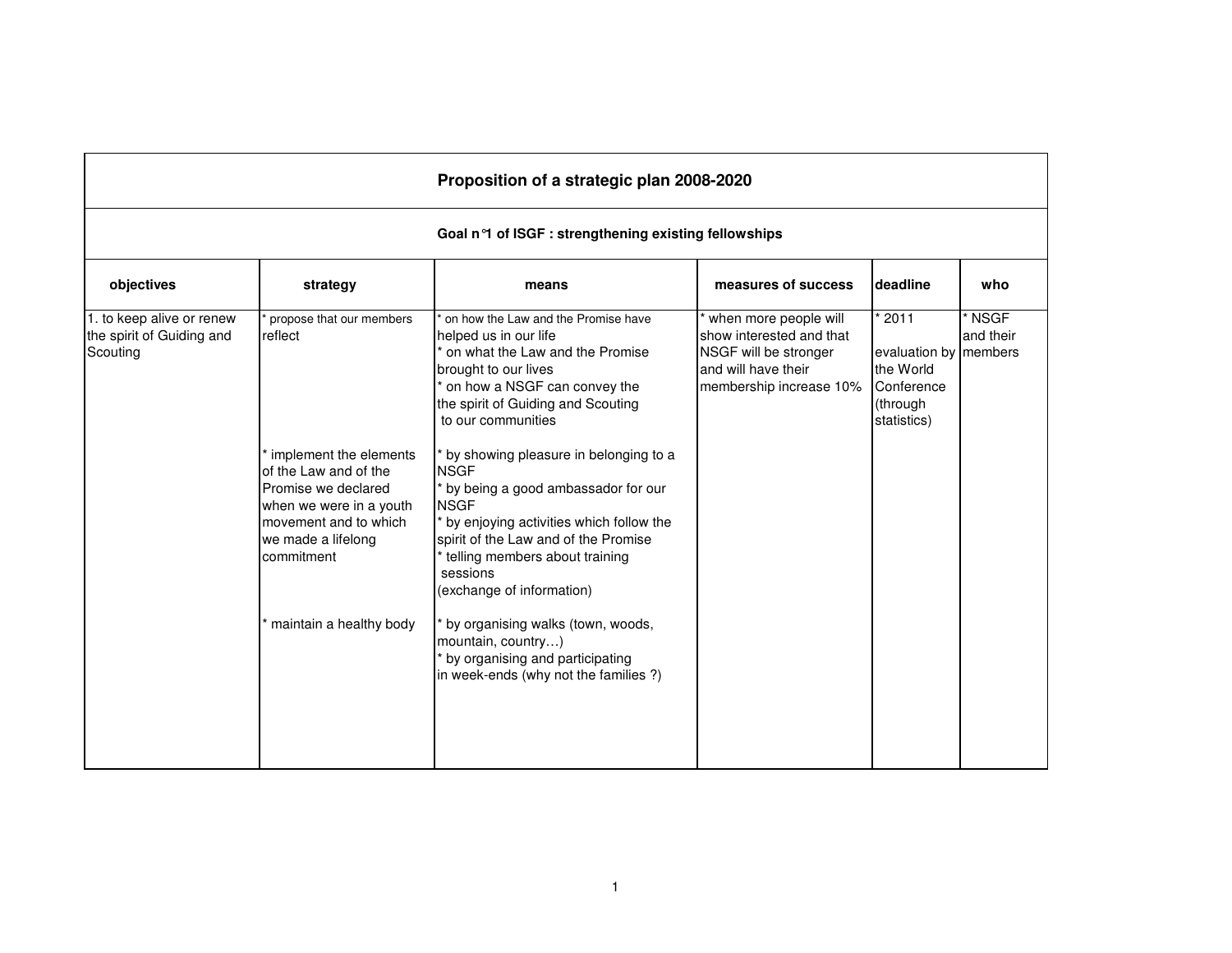| Proposition of a strategic plan 2008-2020                             |                                                                                   |                                                                                            |                                                                               |          |                                  |  |  |  |  |
|-----------------------------------------------------------------------|-----------------------------------------------------------------------------------|--------------------------------------------------------------------------------------------|-------------------------------------------------------------------------------|----------|----------------------------------|--|--|--|--|
|                                                                       | Goal n°1 of ISGF : strengthening existing fellowships                             |                                                                                            |                                                                               |          |                                  |  |  |  |  |
| objectives                                                            | strategy                                                                          | means                                                                                      | measures of success                                                           | deadline | who                              |  |  |  |  |
| 2. to encourage the spiritual<br>dimension and<br>knowledge of others | follow continuously a<br>Reflection on spirituality<br>within or outside religion | using documents produced by<br><b>WAGGGS and WOSM</b><br>by organising meetings to discuss | when all these reflections<br>will have created a real<br>link between people | all time | $*$ NSGF<br>and their<br>members |  |  |  |  |
|                                                                       | meditate together                                                                 | on a book or a short text to discover<br>what it brings to a NSGF                          |                                                                               |          |                                  |  |  |  |  |
|                                                                       | explain our religion to the<br><b>NSGF</b> members                                | by exchanging invitations to a service<br>in a church, in a mosque, in a synagog etc       |                                                                               |          |                                  |  |  |  |  |
|                                                                       | actively participate in the<br>life of our religious<br>community                 | by helping when necessay                                                                   |                                                                               |          |                                  |  |  |  |  |
|                                                                       |                                                                                   |                                                                                            |                                                                               |          |                                  |  |  |  |  |
|                                                                       |                                                                                   |                                                                                            |                                                                               |          |                                  |  |  |  |  |
|                                                                       |                                                                                   |                                                                                            |                                                                               |          |                                  |  |  |  |  |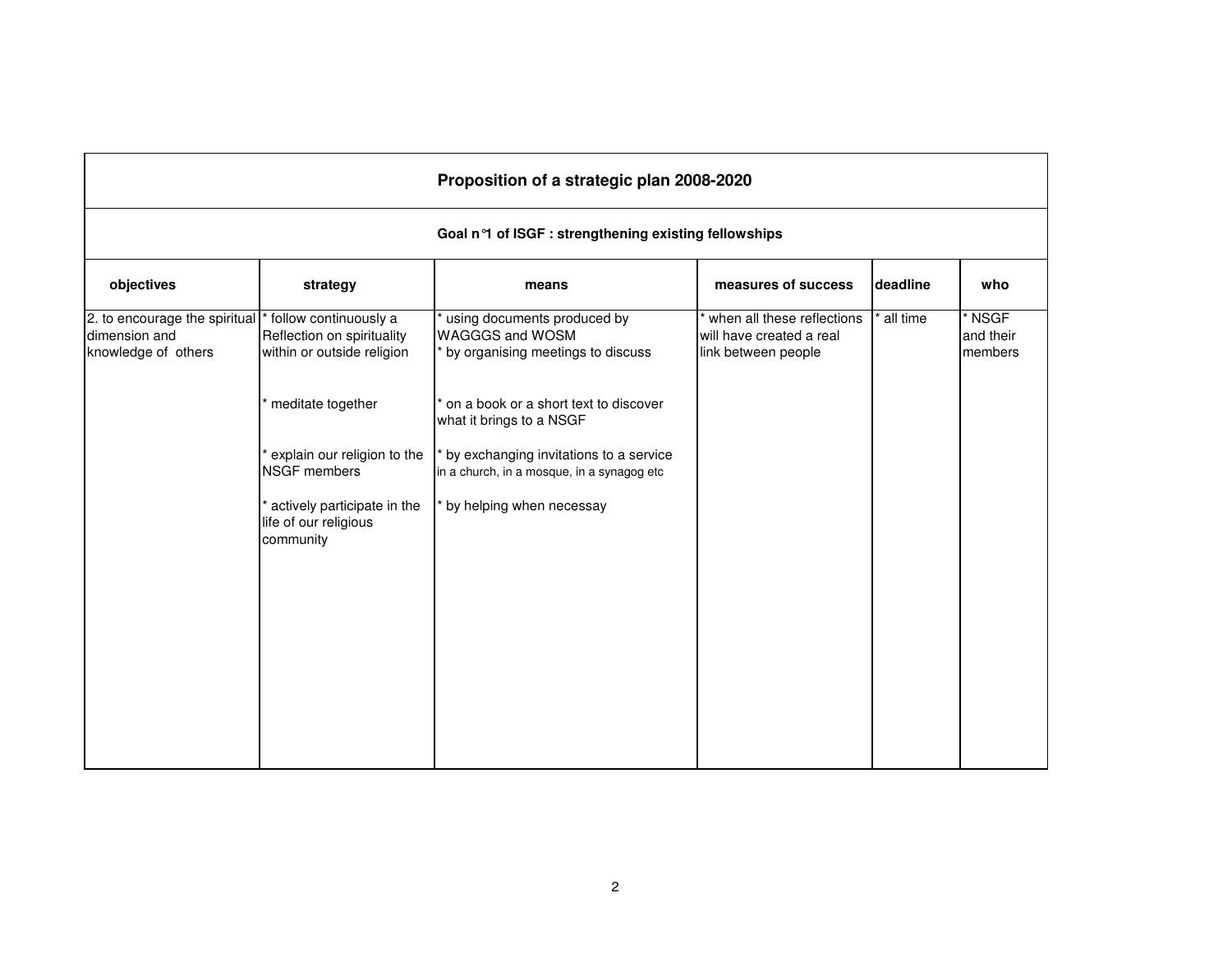|                                |                                                                                                                                                                   | Proposition of a strategic plan 2008-2020                                                                                                                                                                                                                                                                                                                                                                                                                                                                                                                                                                                                                                                                                                                                               |                                                                                                                            |                                                                                       |                                             |  |  |  |  |  |
|--------------------------------|-------------------------------------------------------------------------------------------------------------------------------------------------------------------|-----------------------------------------------------------------------------------------------------------------------------------------------------------------------------------------------------------------------------------------------------------------------------------------------------------------------------------------------------------------------------------------------------------------------------------------------------------------------------------------------------------------------------------------------------------------------------------------------------------------------------------------------------------------------------------------------------------------------------------------------------------------------------------------|----------------------------------------------------------------------------------------------------------------------------|---------------------------------------------------------------------------------------|---------------------------------------------|--|--|--|--|--|
|                                | Goal n <sup>o</sup> 1 of ISGF : strengthening existing fellowships                                                                                                |                                                                                                                                                                                                                                                                                                                                                                                                                                                                                                                                                                                                                                                                                                                                                                                         |                                                                                                                            |                                                                                       |                                             |  |  |  |  |  |
| objectives                     | strategy                                                                                                                                                          | means                                                                                                                                                                                                                                                                                                                                                                                                                                                                                                                                                                                                                                                                                                                                                                                   | measures of success                                                                                                        | deadline                                                                              | who                                         |  |  |  |  |  |
| 3. have a lifelong<br>training | to have a better knowledge<br>of Guiding and Scouting<br>to have a better knowledge<br>of our cultural identity<br>to remain interested in<br>the cultural events | by using IEP CD-Roms<br>by learning about local crafts<br>learning more about our history,<br>by attending conferences<br>learning more about our folk songs<br>by being part of a choir and teaching<br>young people<br>by learning more about our folk dances<br>by being part of a group and teach<br>the young<br>learning more about our folk music<br>by helping to protect the national,<br>regional, local costumes<br>by participating in the religious and<br>historical feasts<br>by going to the theater together and<br>afterwards discussing the play<br>by going to the cinema together and<br>afterwards discussing the film<br>by going to an exhibition together<br>by listening to music (concert or)<br>by preparing/organising conferences<br>about other cultures | when the NSGF, having<br>proposed all sorts of<br>different actvities<br>and training, will see the<br>membership increase | 12011<br>evaluation by with the<br>the World<br>Conference<br>(through<br>statistics) | ' NSGF<br>and their<br>members<br>community |  |  |  |  |  |

r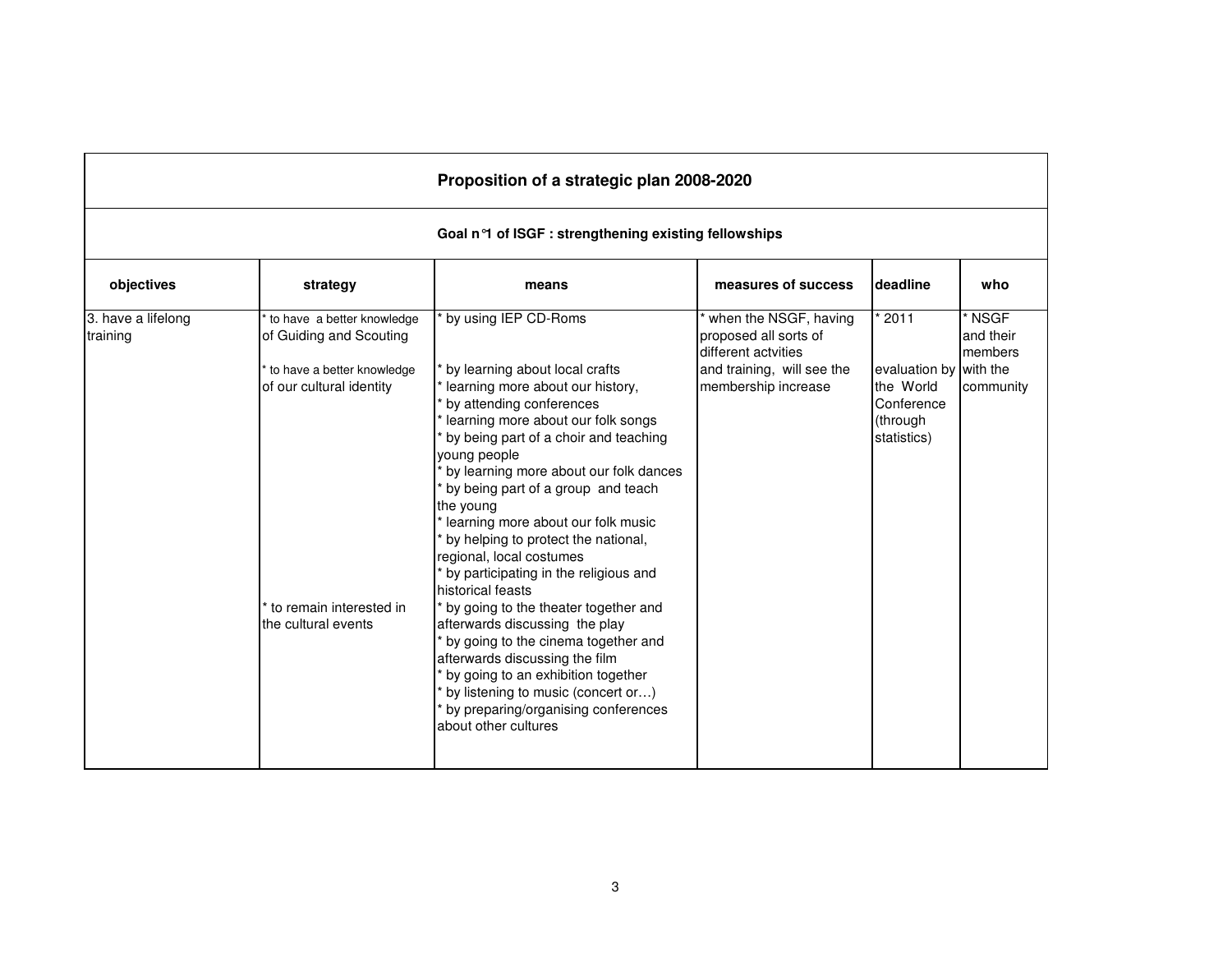|              | *to protect the cultural<br>heritage of the country                                                              | by participating restoration of<br>monuments<br>by participating in archeological<br>excavations            |  |           |
|--------------|------------------------------------------------------------------------------------------------------------------|-------------------------------------------------------------------------------------------------------------|--|-----------|
|              | to prepare for travel<br>to another country                                                                      | by learning about the culture, the customs<br>etc, etc about this country through<br>books, conferences etc |  |           |
|              | to be involved in activities<br>or advocacy campaigns                                                            | by remaining interested in the<br>problems of society (AIDS, Refugees )                                     |  | * WCom/WB |
|              | to write a play and<br>perform it, to write a<br>cookery book for camp,<br>to make a collection of<br>songs, etc | * by working in small groups<br>within the NSGF in order to have some<br>"specialists"                      |  |           |
| floor easily | to run a meeting, to<br>write a report, to take the                                                              | * by attending lessons                                                                                      |  |           |
|              |                                                                                                                  |                                                                                                             |  |           |
|              |                                                                                                                  |                                                                                                             |  |           |
|              |                                                                                                                  |                                                                                                             |  |           |
|              |                                                                                                                  |                                                                                                             |  |           |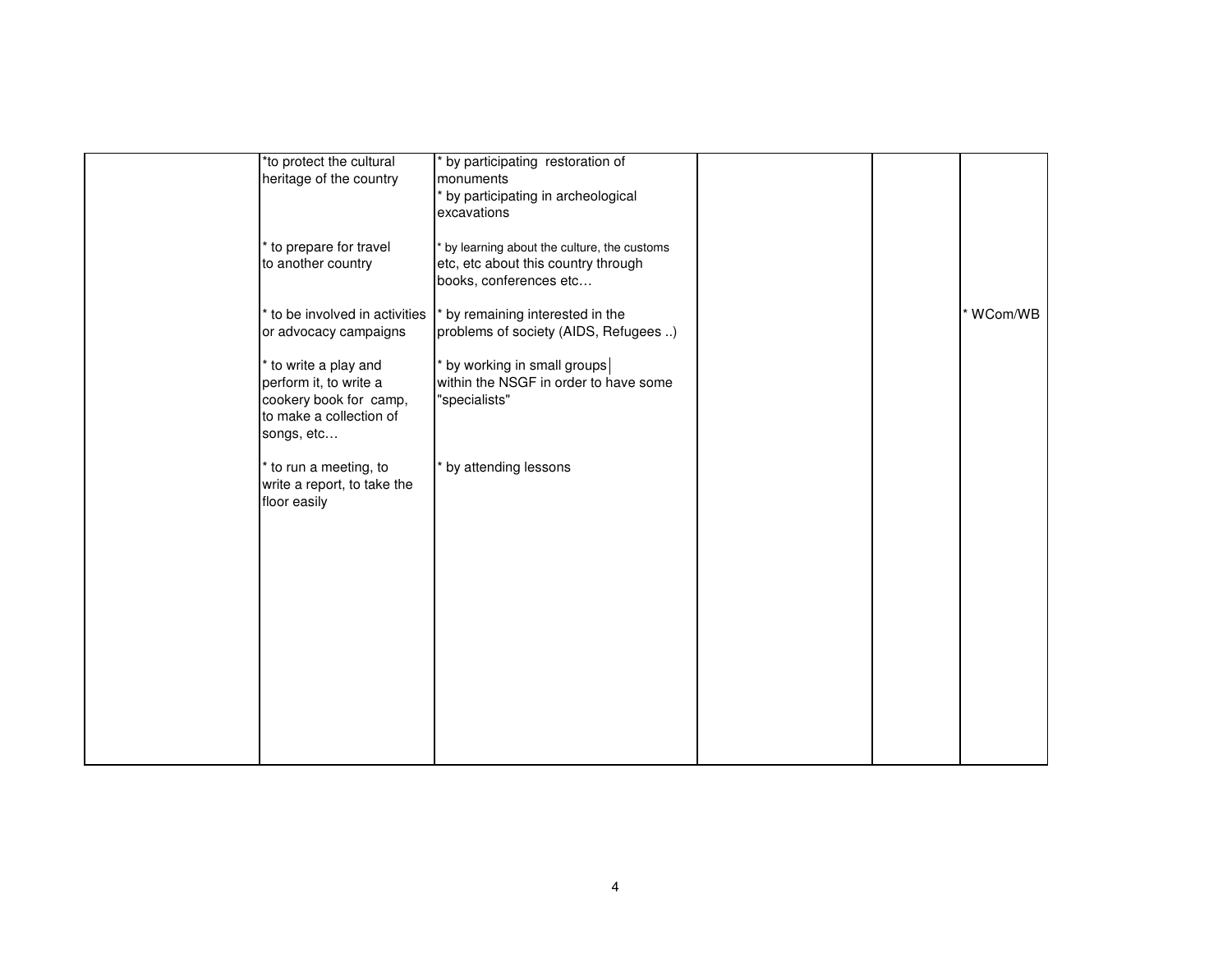| Proposition of a strategic plan 2008-2020                                                                                                                                       |                                                       |                                                                                                                                                                                                                                                                                                                                                                                                                                                                                                                                                                                                                                                                                                                                                                                                   |                                                                                                                                   |          |                                                |  |  |  |  |  |
|---------------------------------------------------------------------------------------------------------------------------------------------------------------------------------|-------------------------------------------------------|---------------------------------------------------------------------------------------------------------------------------------------------------------------------------------------------------------------------------------------------------------------------------------------------------------------------------------------------------------------------------------------------------------------------------------------------------------------------------------------------------------------------------------------------------------------------------------------------------------------------------------------------------------------------------------------------------------------------------------------------------------------------------------------------------|-----------------------------------------------------------------------------------------------------------------------------------|----------|------------------------------------------------|--|--|--|--|--|
|                                                                                                                                                                                 | Goal n°1 of ISGF : strengthening existing fellowships |                                                                                                                                                                                                                                                                                                                                                                                                                                                                                                                                                                                                                                                                                                                                                                                                   |                                                                                                                                   |          |                                                |  |  |  |  |  |
| objectives                                                                                                                                                                      | strategy                                              | means                                                                                                                                                                                                                                                                                                                                                                                                                                                                                                                                                                                                                                                                                                                                                                                             | measures of success                                                                                                               | deadline | who                                            |  |  |  |  |  |
| 4. Convey to<br>communities the values<br>learnt in the youth<br>movements (friendship,<br>tolerance, loyalty, fairness,<br>knowledge of the Others,<br>service to others, etc) | explain our experience to<br>the community            | by being a volunteer<br>by participating in local discussions on<br>Young people<br>by participating in local discussions on<br>on Older persons<br>by participating in local discussions on<br>on alcohol, on drugs,<br>on tobacco<br>by participating in the preparation<br>of local events<br>by preparing a "Good Turn Day"<br>(each week on the same day a Good<br>Turn is done) (with the Guides and the<br>Scouts)<br>by helping the community in giving<br>first-aid training<br>by participating in health programs<br>(in developping countries)<br>by participating in programmes<br>for the environment<br>*by helping actively during natural and other<br>disasters<br>by helping children with literacy or at<br>school<br>by teaching our language to newly<br>arrived foreigners | when many persons,<br>former guides or scouts<br>or not will show interested<br>by the activities of the<br>NSGF and will join it | all time | NSGF, their<br>members<br>and the<br>community |  |  |  |  |  |

r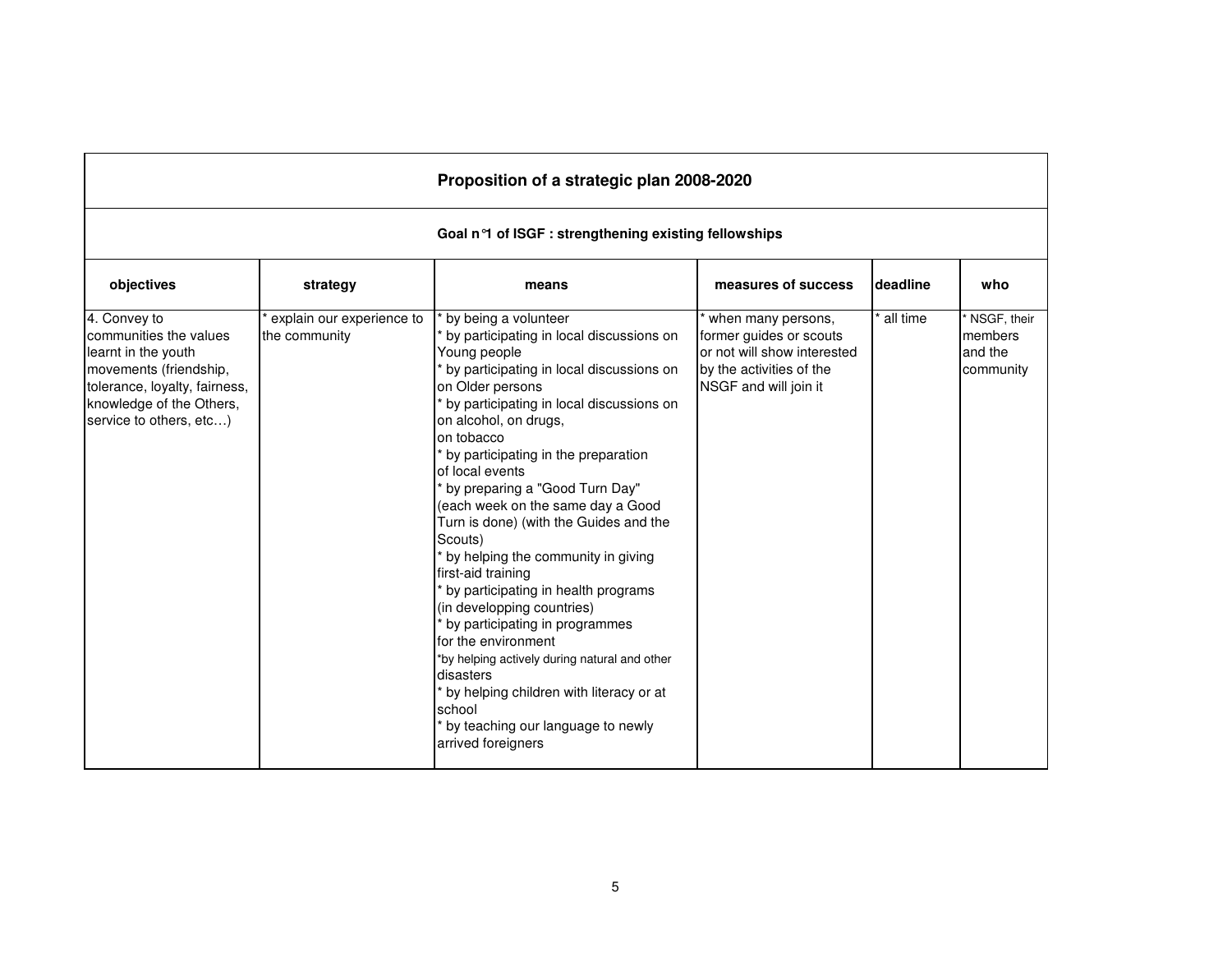| * be the Ambassador of    | * by participating in any activity        |  |  |
|---------------------------|-------------------------------------------|--|--|
| the NSGF in the community | (advertising theNSGF) organised           |  |  |
|                           | by the community                          |  |  |
|                           |                                           |  |  |
|                           | * by inviting people to share the life of |  |  |
|                           | the NSGF                                  |  |  |
|                           |                                           |  |  |
|                           |                                           |  |  |
|                           |                                           |  |  |
|                           |                                           |  |  |
|                           |                                           |  |  |
|                           |                                           |  |  |
|                           |                                           |  |  |
|                           |                                           |  |  |
|                           |                                           |  |  |
|                           |                                           |  |  |
|                           |                                           |  |  |
|                           |                                           |  |  |
|                           |                                           |  |  |
|                           |                                           |  |  |
|                           |                                           |  |  |
|                           |                                           |  |  |
|                           |                                           |  |  |
|                           |                                           |  |  |
|                           |                                           |  |  |
|                           |                                           |  |  |
|                           |                                           |  |  |
|                           |                                           |  |  |
|                           |                                           |  |  |
|                           |                                           |  |  |
|                           |                                           |  |  |
|                           |                                           |  |  |
|                           |                                           |  |  |
|                           |                                           |  |  |
|                           |                                           |  |  |
|                           |                                           |  |  |
|                           |                                           |  |  |
|                           |                                           |  |  |
|                           |                                           |  |  |
|                           |                                           |  |  |
|                           |                                           |  |  |
|                           |                                           |  |  |
|                           |                                           |  |  |
|                           |                                           |  |  |
|                           |                                           |  |  |
|                           |                                           |  |  |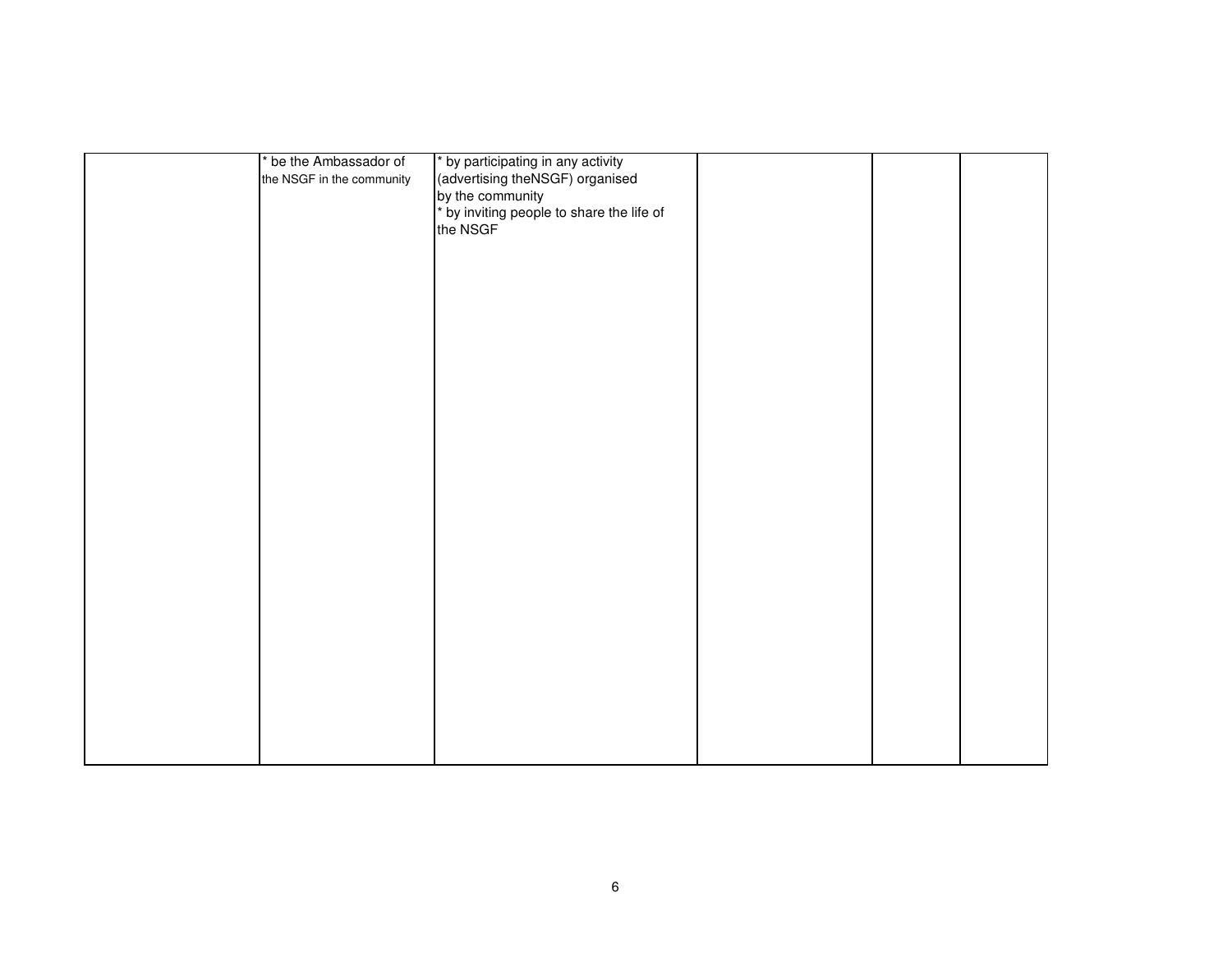|                                                                                                                                                                              | Proposition of a strategic plan 2008-2020                                                                                                                                                   |                                                                                                                                                                                                                                                                                                                                                                                                                                                                                                                                                                                                                                                                                                                                                    |                                                                                                                                                                                                                                                                                                                                  |                                                                                     |                                                              |  |  |  |  |
|------------------------------------------------------------------------------------------------------------------------------------------------------------------------------|---------------------------------------------------------------------------------------------------------------------------------------------------------------------------------------------|----------------------------------------------------------------------------------------------------------------------------------------------------------------------------------------------------------------------------------------------------------------------------------------------------------------------------------------------------------------------------------------------------------------------------------------------------------------------------------------------------------------------------------------------------------------------------------------------------------------------------------------------------------------------------------------------------------------------------------------------------|----------------------------------------------------------------------------------------------------------------------------------------------------------------------------------------------------------------------------------------------------------------------------------------------------------------------------------|-------------------------------------------------------------------------------------|--------------------------------------------------------------|--|--|--|--|
|                                                                                                                                                                              | Goal n <sup>o</sup> 1 of ISGF : strengthening existing fellowships                                                                                                                          |                                                                                                                                                                                                                                                                                                                                                                                                                                                                                                                                                                                                                                                                                                                                                    |                                                                                                                                                                                                                                                                                                                                  |                                                                                     |                                                              |  |  |  |  |
| objectives                                                                                                                                                                   | strategy                                                                                                                                                                                    | means                                                                                                                                                                                                                                                                                                                                                                                                                                                                                                                                                                                                                                                                                                                                              | measures of success                                                                                                                                                                                                                                                                                                              | deadline                                                                            | who                                                          |  |  |  |  |
| 5. to integrate the "missing"<br>generations (those who<br>have just left Guiding<br>and Scouting, and also<br>those who are not yet<br>ready to retire from active<br>llife | help dialogue between<br>generations<br>propose activities<br>which may interest them<br>keep links with the local<br><b>Guides and Scouts</b><br>associations<br>propose family activities | by explaining to them that they have a<br>place in the NSGF<br>by trying to integrate them in the<br><b>NSGF</b><br>by suggesting they create a younger<br>branch of the NSGF<br>by asking them about their skills and if<br>they are willing to use them on certain<br>occasions<br>by organising more physical activities<br>by organising more international activities<br>(support to developing countries, travel<br>in foreign countries linked with active<br>and former Guiding and Scouting)<br>by twinning with CB countries<br>in order to help them to become members<br>by suggesting they help in a project<br>supporting these associations<br>by organising a scout game for the family<br>by organising a walk for all the family | when the young leaders<br>will know about the NSGF<br>or the local group of former<br>scouts and guides and<br>their activities<br>when those who<br>have just left Guiding<br>and Scouting, and also<br>those who are not yet<br>ready to retire from active<br>life have join NSGF<br>when membership of<br>NSGF has increased | 2011<br>evaluation by younger<br>the World<br>Conference<br>(through<br>statistics) | NSGF, their<br>members<br>and former<br>guides and<br>scouts |  |  |  |  |

 $\Gamma$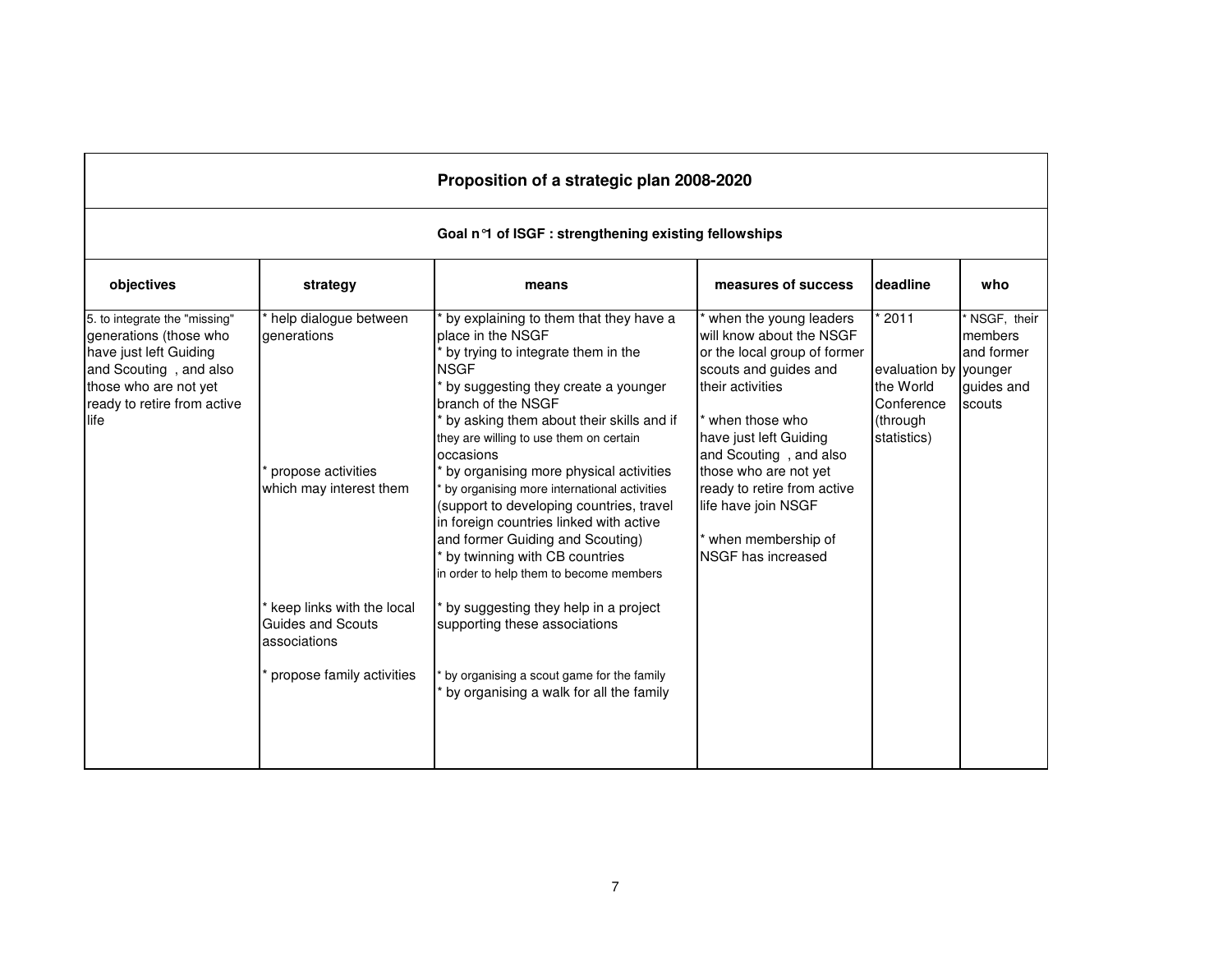|                                                                   |                                                                                                                                                                                            | Proposition of a strategic plan 2008-2020                                                                                                                                                                                                                                                                                       |                                                                                                                                                |                                                                                     |                                                           |  |  |  |  |
|-------------------------------------------------------------------|--------------------------------------------------------------------------------------------------------------------------------------------------------------------------------------------|---------------------------------------------------------------------------------------------------------------------------------------------------------------------------------------------------------------------------------------------------------------------------------------------------------------------------------|------------------------------------------------------------------------------------------------------------------------------------------------|-------------------------------------------------------------------------------------|-----------------------------------------------------------|--|--|--|--|
|                                                                   | Goal n <sup>o</sup> 1 of ISGF : strengthening existing fellowships                                                                                                                         |                                                                                                                                                                                                                                                                                                                                 |                                                                                                                                                |                                                                                     |                                                           |  |  |  |  |
| objectives                                                        | strategy                                                                                                                                                                                   | means                                                                                                                                                                                                                                                                                                                           | measures of success                                                                                                                            | deadline                                                                            | who                                                       |  |  |  |  |
| 6. to raise the visibility of the<br><b>NSGF</b> and thus of ISGF | develop the relations<br>with the local groups of<br>of guides and scouts<br>support the local groups<br>of guides and scouts if<br>they ask for help                                      | by asking them some help in a<br>NSGF project<br>by initiating a common project<br>by raising funds<br>by helping them in the administrative<br>work<br>by helping them in the preparation of<br>activities<br>by helping them in public relations<br>by being respectful of the leaders'<br>ideas<br>by not imposing our ideas | when local groups of<br>guides and scouts<br>will know enough about<br>NSGF, their programmes,<br>their activities to ask them<br>some support | 2011<br>evaluation by members<br>the World<br>Conference<br>(through<br>statistics) | ' NSGF<br>and their<br>and active<br>scouts and<br>guides |  |  |  |  |
|                                                                   | develop relations with<br>those who want<br>to leave youth association<br>reinforce the statements<br>ISGF/WAGGGS and<br><b>ISGF/WOSM</b><br>reinforce the relations<br>with the community | *by trying to interest them in<br>activities taking less time<br>*by focusing on concrete activities<br>which may easily be implemented<br>together, ISGF and WAGGGS,<br><b>ISGF and WOSM</b><br>see 1.4                                                                                                                        | when the relations<br>between ISGF/WAGGGS.<br>ISGF/WOSM will be<br>reinforced                                                                  |                                                                                     | Wcom, WB,<br>WAGGGS.<br><b>WOSM</b>                       |  |  |  |  |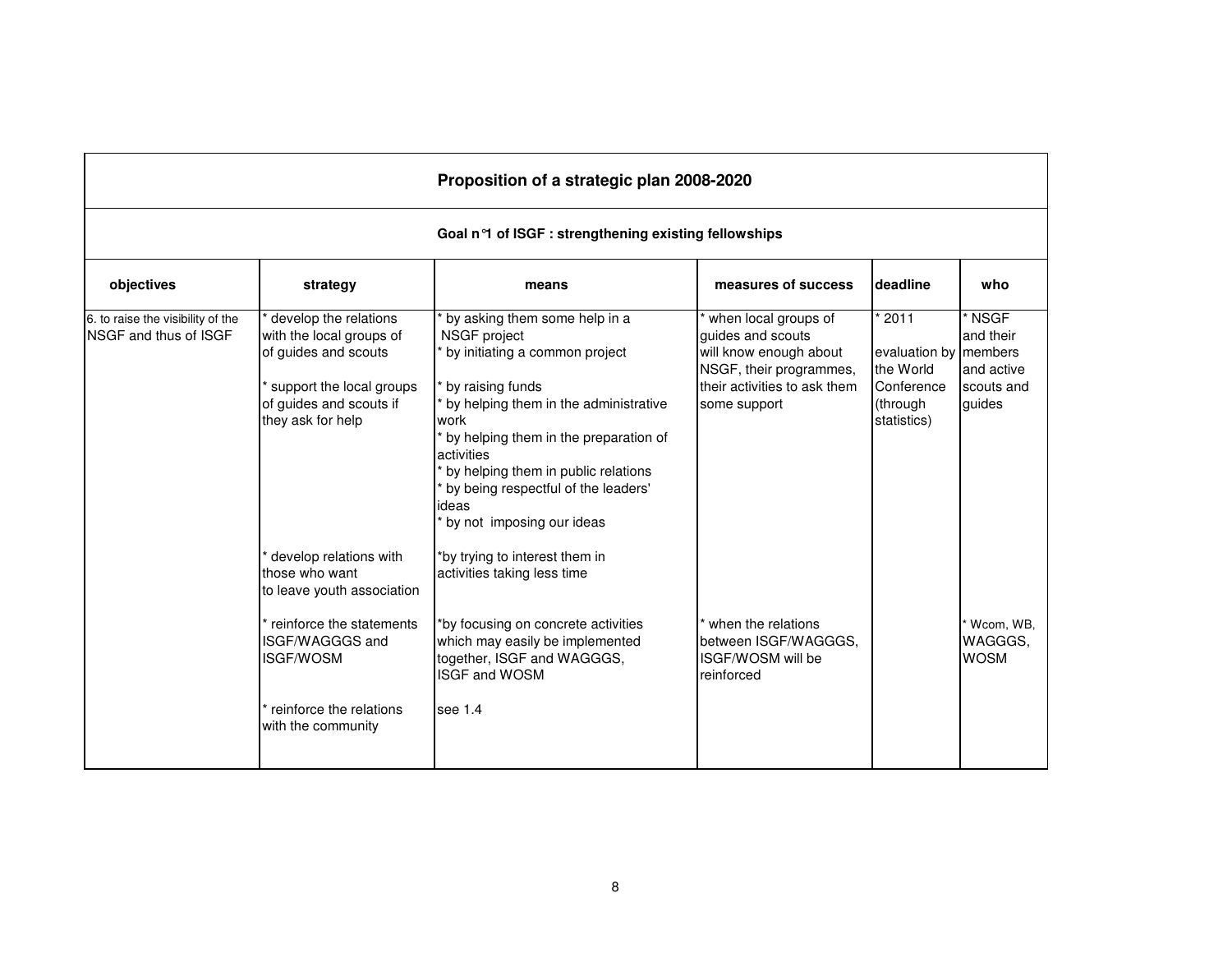|                                              | Proposition of a strategic plan 2008-2020                                              |                                                                                                                                                                                                                                                                                                                                                                                                                             |                                                                                                                                                                                                         |                                                                                     |                   |  |  |  |  |  |
|----------------------------------------------|----------------------------------------------------------------------------------------|-----------------------------------------------------------------------------------------------------------------------------------------------------------------------------------------------------------------------------------------------------------------------------------------------------------------------------------------------------------------------------------------------------------------------------|---------------------------------------------------------------------------------------------------------------------------------------------------------------------------------------------------------|-------------------------------------------------------------------------------------|-------------------|--|--|--|--|--|
|                                              | Goal n <sup>o</sup> l of ISGF : strengthening existing fellowships                     |                                                                                                                                                                                                                                                                                                                                                                                                                             |                                                                                                                                                                                                         |                                                                                     |                   |  |  |  |  |  |
| objectives                                   | strategy                                                                               | means                                                                                                                                                                                                                                                                                                                                                                                                                       | measures of success                                                                                                                                                                                     | deadline                                                                            | who               |  |  |  |  |  |
| 7. to develop a plan for<br>public relations | inform scouts and guides<br>about the NSGF and of<br><b>ISGF</b><br>inform the parents | by publishing articles in their reviews<br>(local, national, international)<br>by advertising in their premises<br>by inviting the leaders to some<br>meetings<br>by explaining scouts and guides<br>locally what a NSGF may bring them<br>by organising a "Scout day" with the<br>local scouts and guides, their families<br>by organising seminars to explain them<br>how they can join the NSGF<br>by organising parties | when the NSGF is known<br>which means that the<br>community, the scouts<br>and guides are able to<br>rely easily on the NSGF<br>when the NSGF is really<br>visible<br>*when its membership<br>increases | 2011<br>evaluation by members<br>the World<br>Conference<br>(through<br>statistics) | NSGF and<br>their |  |  |  |  |  |
|                                              | inform the press (oral<br>and written)<br>inform the public                            | by sending reports on the activities of<br>the NSGF<br>by using all the available methods of<br>publicity                                                                                                                                                                                                                                                                                                                   |                                                                                                                                                                                                         |                                                                                     |                   |  |  |  |  |  |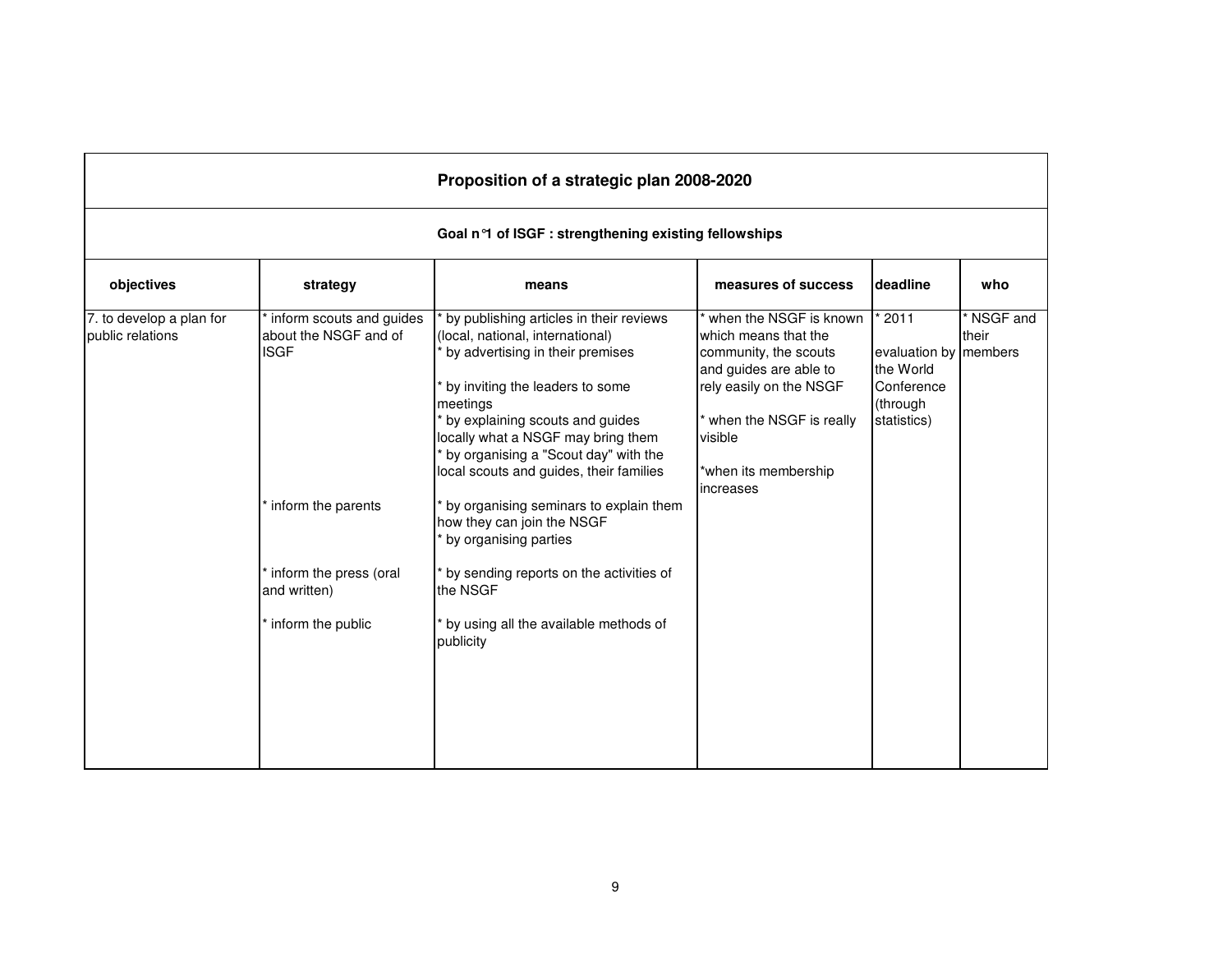|                                    |                                                                      | Proposition of a strategic plan 2008-2020          |                        |                                                                                |        |  |  |  |  |
|------------------------------------|----------------------------------------------------------------------|----------------------------------------------------|------------------------|--------------------------------------------------------------------------------|--------|--|--|--|--|
|                                    | Goal n°1 of ISGF : strengthening existing fellowships                |                                                    |                        |                                                                                |        |  |  |  |  |
| objectives                         | strategy                                                             | means                                              | measures of success    | deadline                                                                       | who    |  |  |  |  |
| 8. increase the human<br>resources | * motivate the members<br>who lack responsibility,<br>and commitment | by proposing interesting and<br>diverse activities | increase of membership | $*2011$<br>evaluation by<br>the World<br>Conference<br>(through<br>statistics) | * NSGF |  |  |  |  |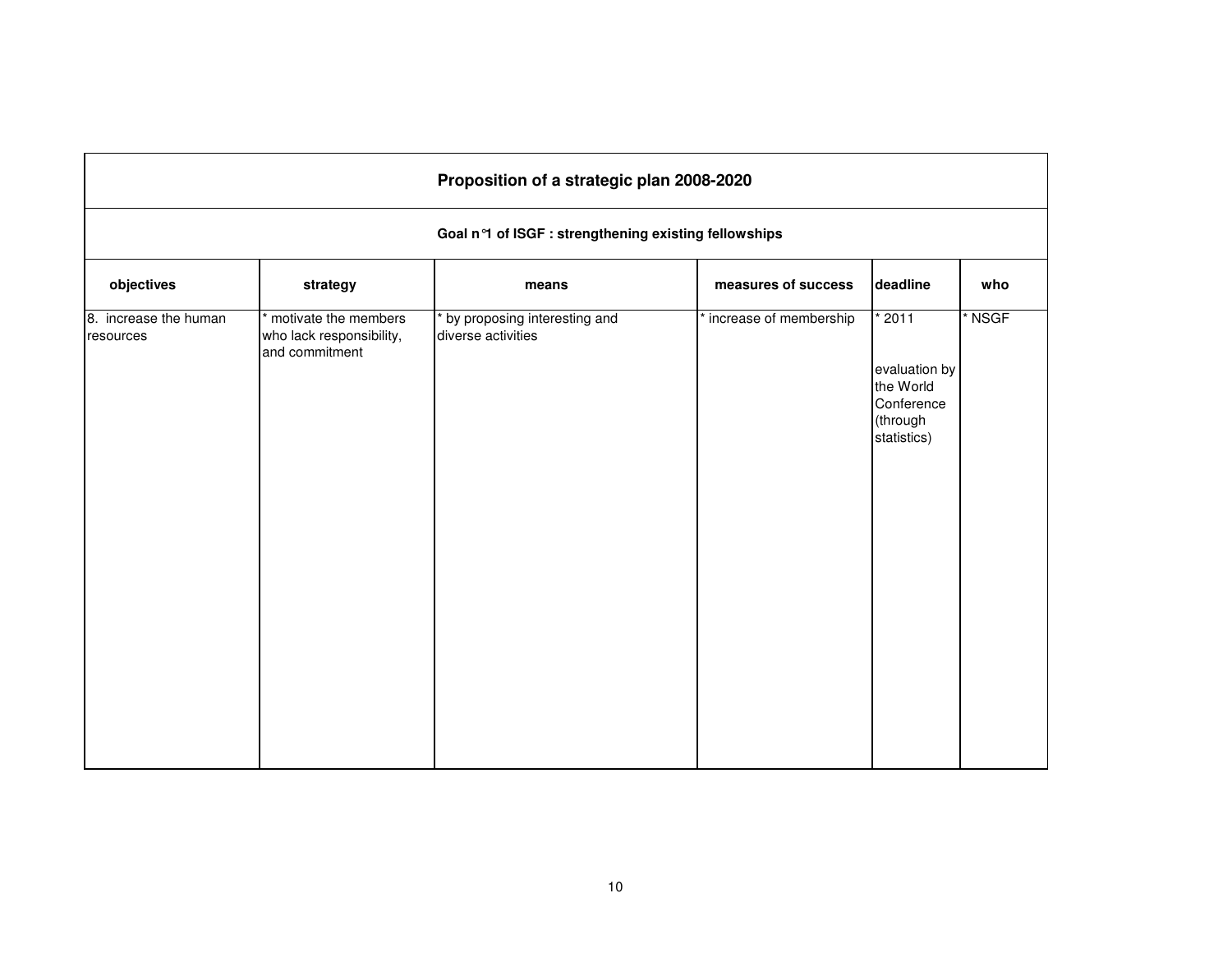|             |                                                                                                             | Proposition of a strategic plan 2008-2020                                                                                                                                                                                                                                                                                                                                                                                                                                                                           |                                                                                   |                                                                                |                   |
|-------------|-------------------------------------------------------------------------------------------------------------|---------------------------------------------------------------------------------------------------------------------------------------------------------------------------------------------------------------------------------------------------------------------------------------------------------------------------------------------------------------------------------------------------------------------------------------------------------------------------------------------------------------------|-----------------------------------------------------------------------------------|--------------------------------------------------------------------------------|-------------------|
|             |                                                                                                             | Goal n°1 of ISGF : strengthening existing fellowships                                                                                                                                                                                                                                                                                                                                                                                                                                                               |                                                                                   |                                                                                |                   |
| objectives  | strategy                                                                                                    | means                                                                                                                                                                                                                                                                                                                                                                                                                                                                                                               | measures of success                                                               | deadline                                                                       | who               |
| 9. finances | NSGFs should try to<br>raise money for their own<br>activities<br>NSGFs should help<br><b>ISGF</b> finances | by organising a lottery, a charity fair<br>by organising a concert, a festival,<br>a theatre performance<br>by selling crafts during an auction<br>sale<br>by collecting articles and selling them<br>in a second hand sale<br>by producing and selling postcards<br>by manufactering badges, pins etc<br>for sale<br>by raising money through the municipality<br>or firms, or ministries, or patrons for<br>specific projects<br>by promoting the Stamp Bank<br>by sending on time the census of<br>their members | when the NSGF can<br>solve problems of money,<br>for itself, for its activities,  | $*2011$<br>evaluation by<br>the World<br>Conference<br>(through<br>statistics) | NSGF <sup>*</sup> |
|             | NSGFs should support<br>local scouts and guides                                                             | by paying on time the fees<br>* helping them to raise money for<br>specific projects                                                                                                                                                                                                                                                                                                                                                                                                                                | when the NSGF can<br>solve problems of money,<br>for scouts and guides activities |                                                                                |                   |
|             | NSGFs should help the<br>ISGF WorldCOM to<br>support WOSM and<br>WAGGGS                                     | by becoming a member of the<br>Ambassadors<br>Guilde (fellowship or indiviual)<br>by giving money to the development<br>fund                                                                                                                                                                                                                                                                                                                                                                                        | when NSGFs will<br>participate of supporting<br><b>ISGF</b>                       |                                                                                |                   |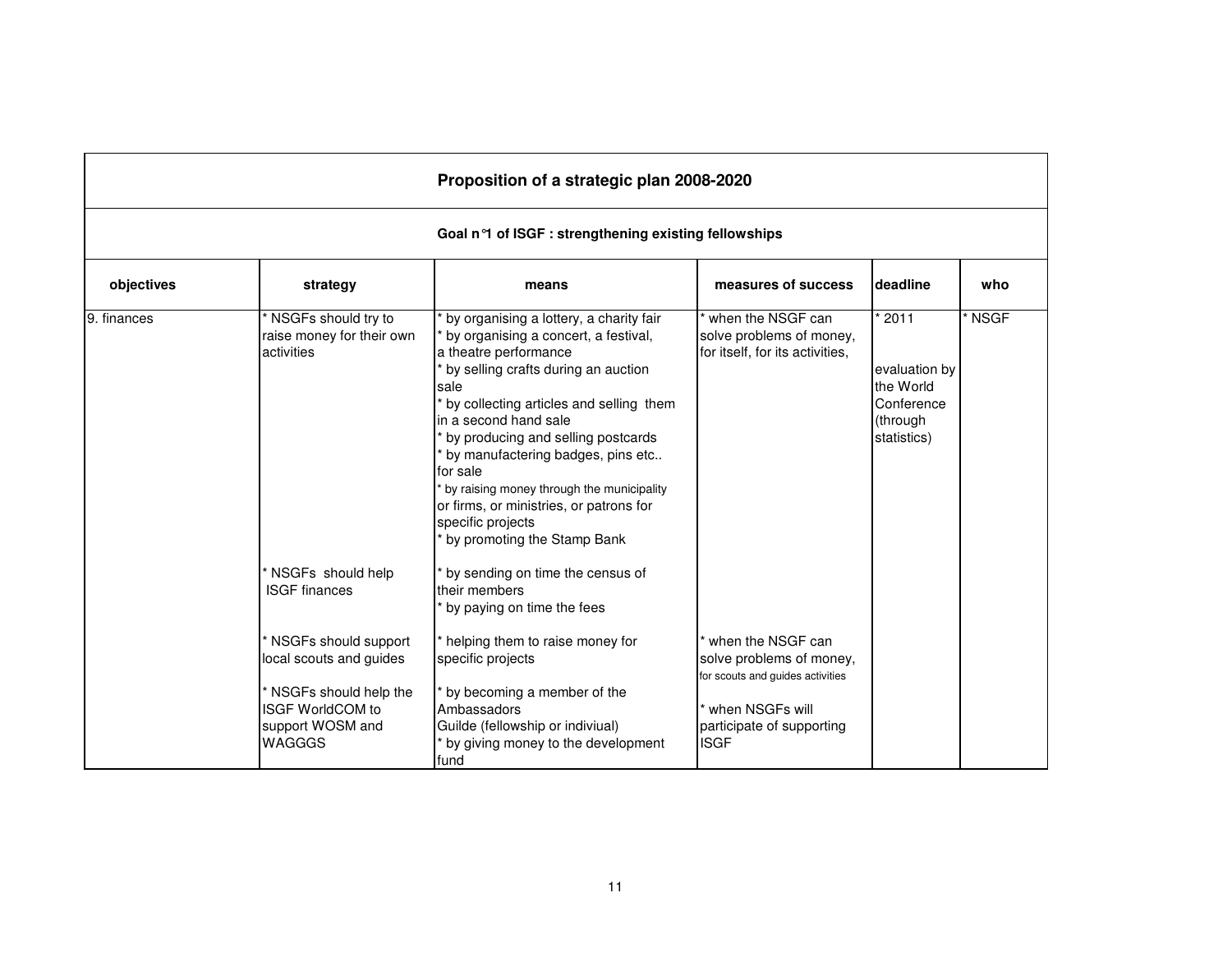|                                          |                                                                                                                                                                                               | Proposition of a strategic plan 2008-2020                                                                                                                                                                                                                                                                                                                                                                                                     |                                                                            |          |      |  |  |  |  |
|------------------------------------------|-----------------------------------------------------------------------------------------------------------------------------------------------------------------------------------------------|-----------------------------------------------------------------------------------------------------------------------------------------------------------------------------------------------------------------------------------------------------------------------------------------------------------------------------------------------------------------------------------------------------------------------------------------------|----------------------------------------------------------------------------|----------|------|--|--|--|--|
|                                          | Goal n 2 of ISGF : creating new fellowships at home or in new countries                                                                                                                       |                                                                                                                                                                                                                                                                                                                                                                                                                                               |                                                                            |          |      |  |  |  |  |
| objectives                               | strategy                                                                                                                                                                                      | means                                                                                                                                                                                                                                                                                                                                                                                                                                         | measures of success                                                        | deadline | who  |  |  |  |  |
| 1. develop a plan of public<br>relations | inform the communities<br>(politicians, hospitals,<br>libraries, schools, sports<br>clubs, etc)<br>inform the parents of<br>scouts and guides<br>better circulation of<br>information on ISGF | by explaining to them that the activities are<br>undertaken in the context of the NSGF<br>by explaining what is meant by NSGF, ISGF<br>by describing experiences to the<br>interested<br>by organising seminars to explain<br>how they can create a NSGF<br>by organising parties<br>by explaining how to organise<br>interesting activities<br>by using more languages for the WGM<br>for example (arabic, local languages,<br>spanish, etc) | when the NSGF will be<br>more visible and<br>wellknown by the<br>community | all time | NSGF |  |  |  |  |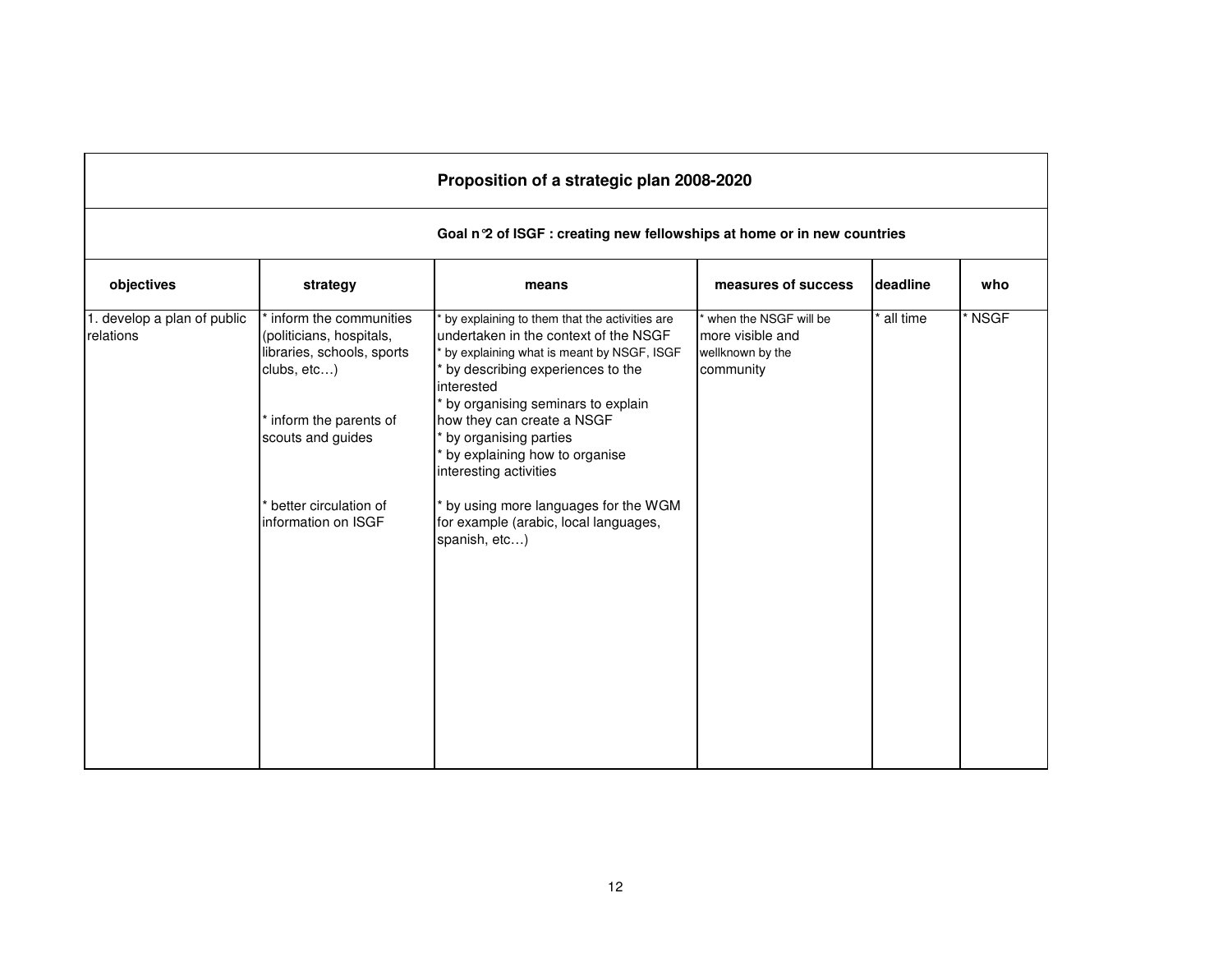| Proposition of a strategic plan 2008-2020                                                                                                                                      |                                         |                                                                                                                                                                                                                                                                                      |                                                                                                                                   |          |                                                |  |  |
|--------------------------------------------------------------------------------------------------------------------------------------------------------------------------------|-----------------------------------------|--------------------------------------------------------------------------------------------------------------------------------------------------------------------------------------------------------------------------------------------------------------------------------------|-----------------------------------------------------------------------------------------------------------------------------------|----------|------------------------------------------------|--|--|
| Goal n 2 of ISGF : creating new fellowships at home or in new countries                                                                                                        |                                         |                                                                                                                                                                                                                                                                                      |                                                                                                                                   |          |                                                |  |  |
| objectives                                                                                                                                                                     | strategy                                | means                                                                                                                                                                                                                                                                                | measures of success                                                                                                               | deadline | who                                            |  |  |
| 2. Convey to<br>communities the values<br>learnt in the youth<br>movements (friendship,<br>tolerance, loyalty, fairness,<br>knowledge of the Others<br>service to others, etc) | give our experience to<br>the community | by explaining what volunteering is<br>by supporting the creation of a new NSGF<br>by explaining, if necessary, what are<br>these values and why they are so<br>important<br>by encouraging the spiritual dimension<br>and the knowledge of the others<br>by giving on-going training | when many persons,<br>former guides or scouts<br>or not will show interested<br>by the activities of the<br>NSGF and will join it | all time | NSGF, their<br>members<br>and the<br>community |  |  |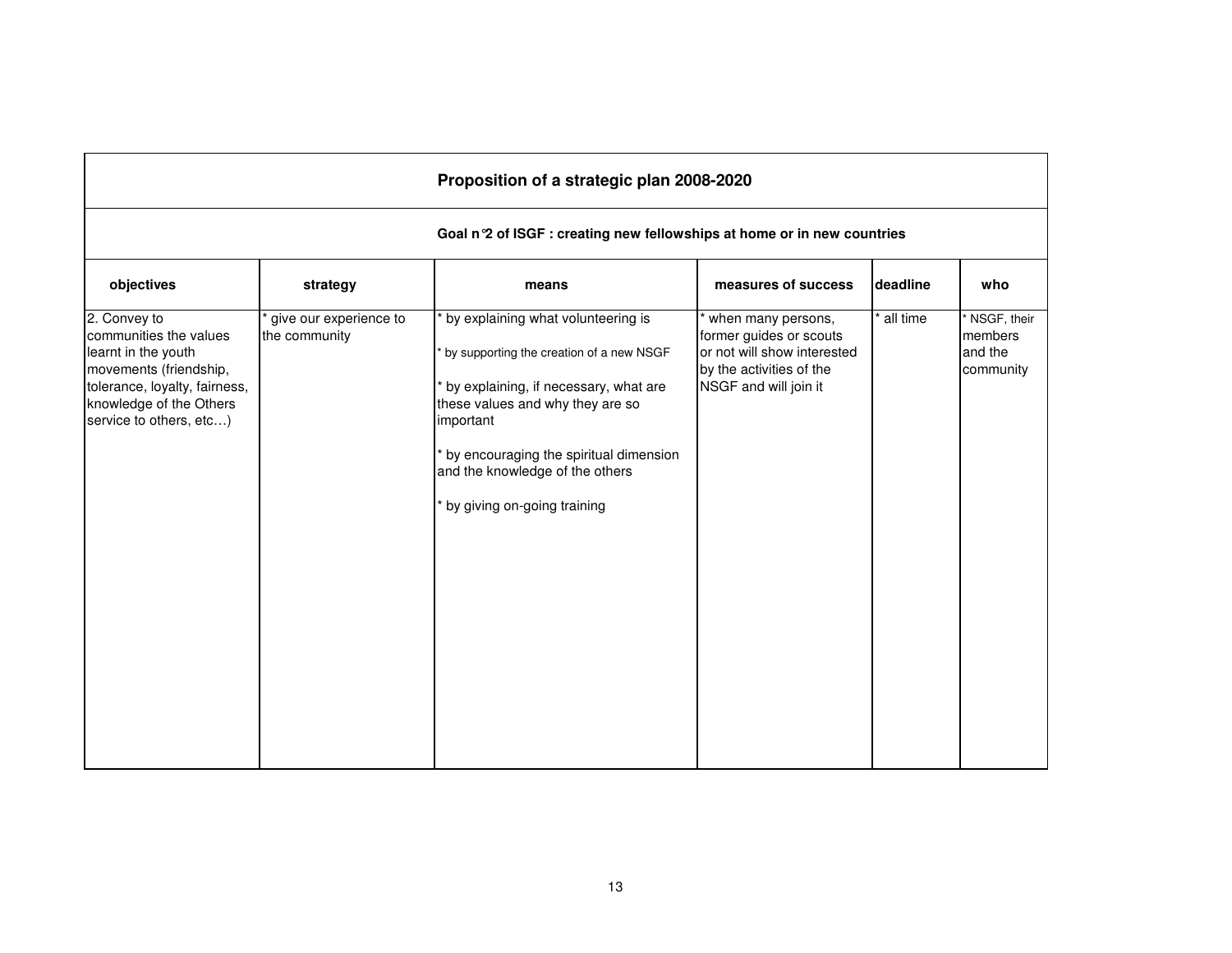| Goal n°2 of ISGF : creating new fellowships at home or in new countries |                                                       |                                                                                                          |                                             |                                                 |                                             |  |
|-------------------------------------------------------------------------|-------------------------------------------------------|----------------------------------------------------------------------------------------------------------|---------------------------------------------|-------------------------------------------------|---------------------------------------------|--|
| objectives                                                              | strategy                                              | means                                                                                                    | measures of success                         | deadline                                        | who                                         |  |
| 3. to help create younger<br><b>NSGFs</b>                               | meet those who leave<br>scout and guide<br>leadership | by interesting them to the activities<br>of NSGF and ISGF<br>by proposing they attend the Youth<br>Forum | when new younger<br>fellowships are created | $*2011$<br>evaluation by and those<br>the World | * NSGF and<br>their<br>members<br>who leave |  |
|                                                                         |                                                       | by encouraging them to become<br>members                                                                 |                                             | Conference<br>(through<br>statistics)           | scout and<br>guide<br>leadership            |  |
|                                                                         |                                                       | by offering them educationnal<br>kits                                                                    |                                             |                                                 |                                             |  |
|                                                                         |                                                       |                                                                                                          |                                             |                                                 |                                             |  |
|                                                                         |                                                       |                                                                                                          |                                             |                                                 |                                             |  |
|                                                                         |                                                       |                                                                                                          |                                             |                                                 |                                             |  |
|                                                                         |                                                       |                                                                                                          |                                             |                                                 |                                             |  |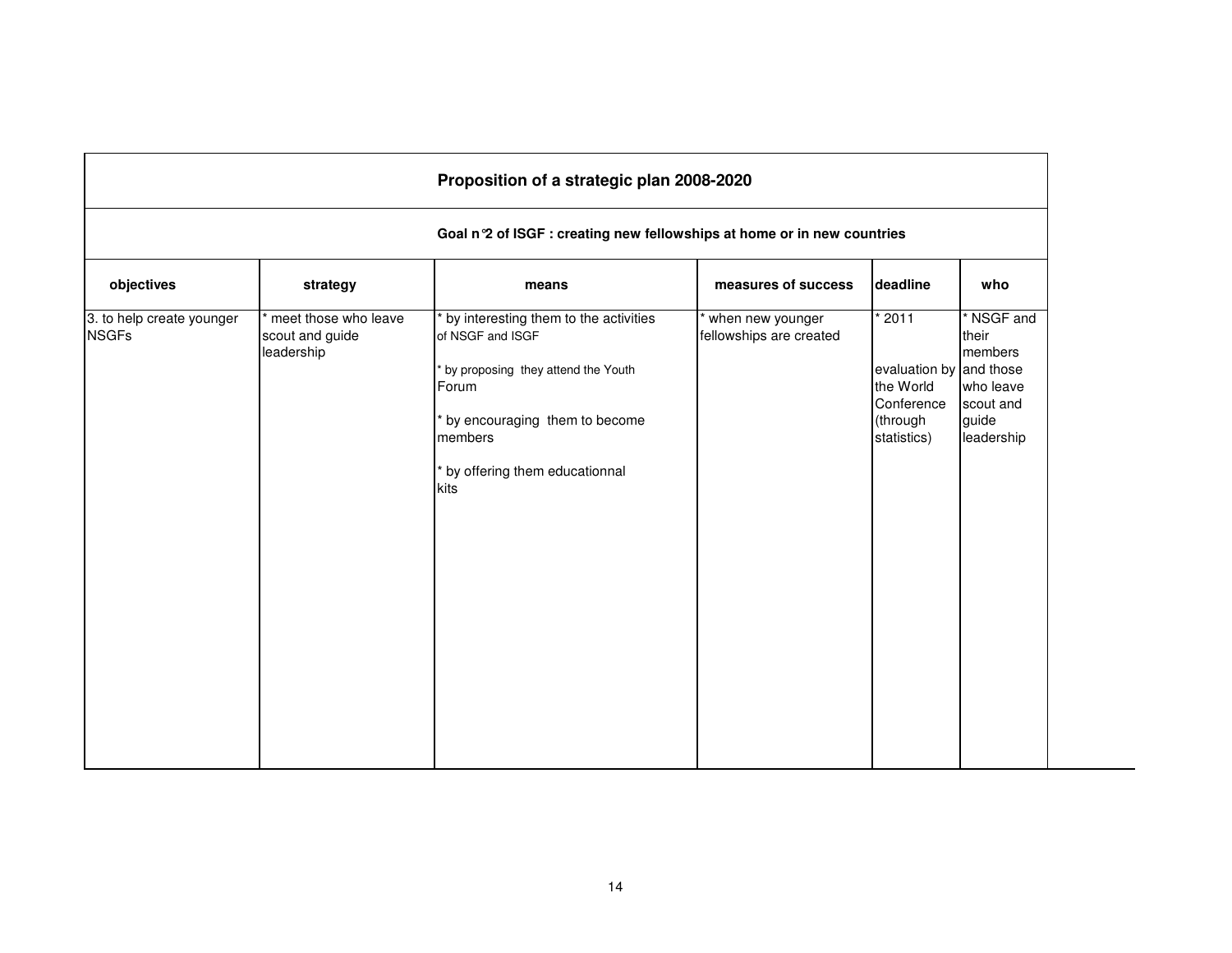## **Goal n°2 of ISGF : creating new fellowships at home or in new countries**

| objectives                                              | strategy                                                                                                                                | means                                                                                                                                                                                           | measures of success                                                                                  | <b>deadline</b>                                             | who                                             |
|---------------------------------------------------------|-----------------------------------------------------------------------------------------------------------------------------------------|-------------------------------------------------------------------------------------------------------------------------------------------------------------------------------------------------|------------------------------------------------------------------------------------------------------|-------------------------------------------------------------|-------------------------------------------------|
| 4. to create new fellowships<br>in developing countries | develop twinnings                                                                                                                       | by working with the Wcom member in<br>charge of the twinning<br>by putting them in touch with the<br>person responsible of CB if they<br>want to start a NSGF together                          | when numbers of CB<br>and fellowships have<br>increased in Africa.<br>Asia/Pacific.<br>South America | $*2011$<br>evaluation by WAGGGS,<br>the World<br>Conference | Wcom<br><b>WB</b><br>with<br>WOSM.<br><b>CB</b> |
|                                                         |                                                                                                                                         | with the CB Coordinator                                                                                                                                                                         |                                                                                                      | (through<br>statistics)                                     | coordinator,<br>existing<br>members in          |
|                                                         | identify the countries<br>where scouting and<br>guiding are strong enough<br>to create new fellowships<br>(former scouts and<br>quides) | by working with WAGGGS and WOSM<br>at the World first, then at the regional<br>levels                                                                                                           |                                                                                                      |                                                             | countries                                       |
|                                                         | create partnerships<br>to support new<br>fellowships                                                                                    | by working with the fellowships<br>of the northern countries<br>together with the CB coordinator<br>by asking them to propose their<br>experience to support the creation<br>of new fellowships |                                                                                                      |                                                             |                                                 |
|                                                         | train CB members in<br>the developping countries<br>to become leaders                                                                   | * by helping them to come to the<br>Youth Forum<br>proposing programs                                                                                                                           |                                                                                                      |                                                             |                                                 |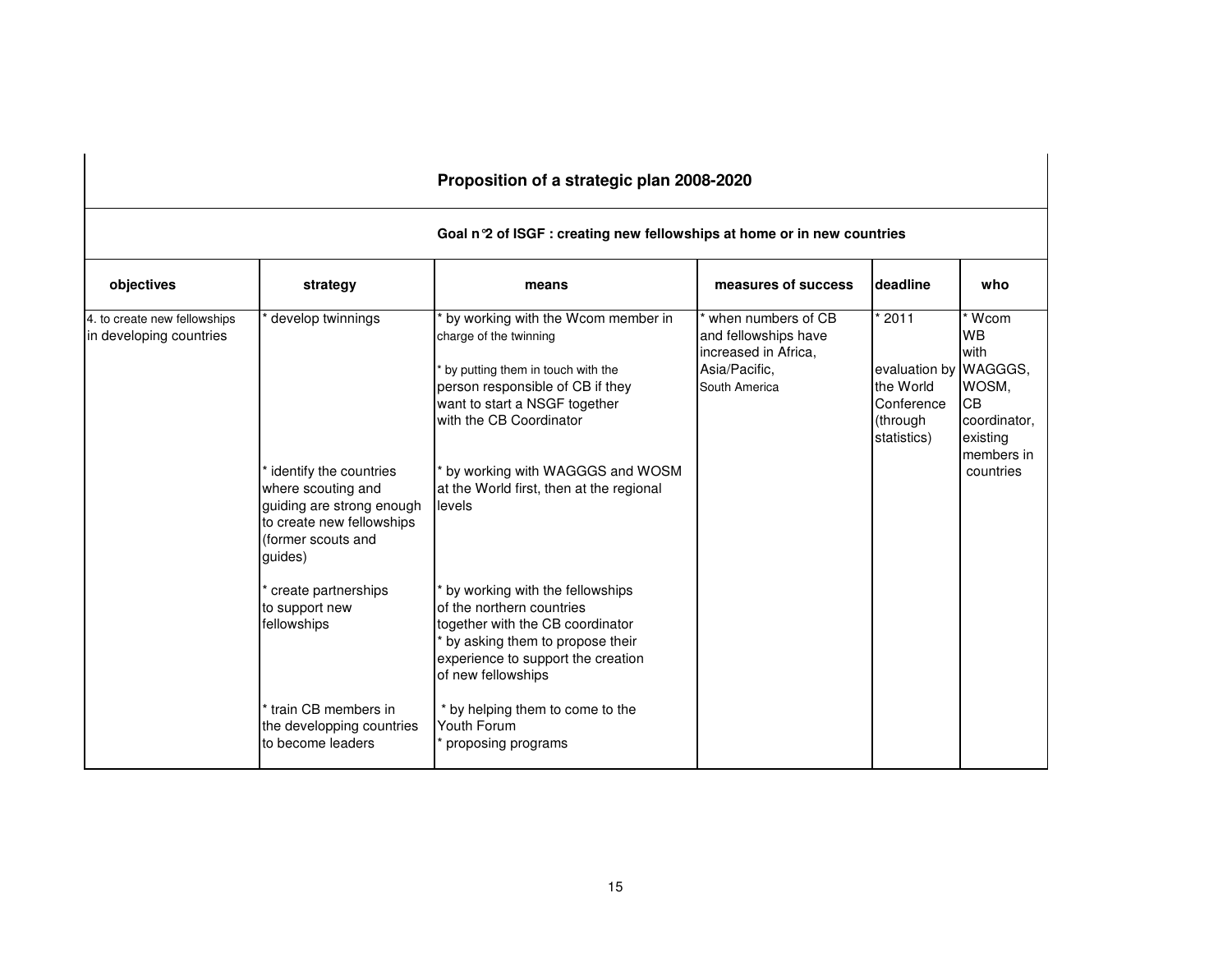| Proposition of a strategic plan 2008-2020                                           |                                                                                                                                              |                                                                                                                                                                                                                                                                                                                                          |                                                                            |                                                        |                                                                     |  |  |
|-------------------------------------------------------------------------------------|----------------------------------------------------------------------------------------------------------------------------------------------|------------------------------------------------------------------------------------------------------------------------------------------------------------------------------------------------------------------------------------------------------------------------------------------------------------------------------------------|----------------------------------------------------------------------------|--------------------------------------------------------|---------------------------------------------------------------------|--|--|
| Goal n°3 of ISGF : identifying and activating opportunities for support and service |                                                                                                                                              |                                                                                                                                                                                                                                                                                                                                          |                                                                            |                                                        |                                                                     |  |  |
| objectives                                                                          | strategy                                                                                                                                     | means                                                                                                                                                                                                                                                                                                                                    | measures of success                                                        | deadline                                               | who                                                                 |  |  |
| 1. Focus the challenges<br>of our time                                              | environment<br>worldwide peace<br><b>HIV/AIDS</b><br>youth pregnancies<br>sustainable development<br>education, literacy<br>refugees<br>*etc | by getting in touch with WAGGGS and<br>WOSM to support them in their<br>programs<br>by working with the United Nations<br>at the national levels (National<br>Commissions or Offices)<br>by bringing grassroots level<br>information at the UN<br>headquarters<br>by working at national levels with<br>specialised NGOs or associations | when ISGF has<br>partnership with<br>UN, WAGGGS, WOSM<br>at every level    | 2008<br>until<br>(evaluation<br>for the<br>conference) | ISGF,<br>WAGGGS,<br>2011 WOSM,<br>United<br>Nations.<br><b>NSGF</b> |  |  |
| 2. Focus the needs of<br>communities                                                | hospitals<br>old persons<br>underprivileged persons<br>handicaped persons<br>festivals, ceremonies<br>drugs, alcohol, tobacco<br>etc         | by getting in touch with the municipality<br>or the associations and propose them<br>to work in partnership                                                                                                                                                                                                                              | * when NSGF has<br>partnership with the<br>community                       |                                                        | <b>ISGF</b><br>and<br>community                                     |  |  |
| 3. Focus the needs<br>of developping countries                                      | cooperation activities<br>literacy<br>training<br>$etc.$                                                                                     | by working with WAGGGS and<br>WOSM at international and national levels<br>to support them in the activities of<br>national associations<br>by working with our local group if there<br>is any activity with a developping country<br>(financial support etc)                                                                            | when ISGF has<br>partnership with<br><b>WAGGGS, WOSM</b><br>at every level |                                                        | ISGF,<br>WAGGGS,<br>WOSM.                                           |  |  |